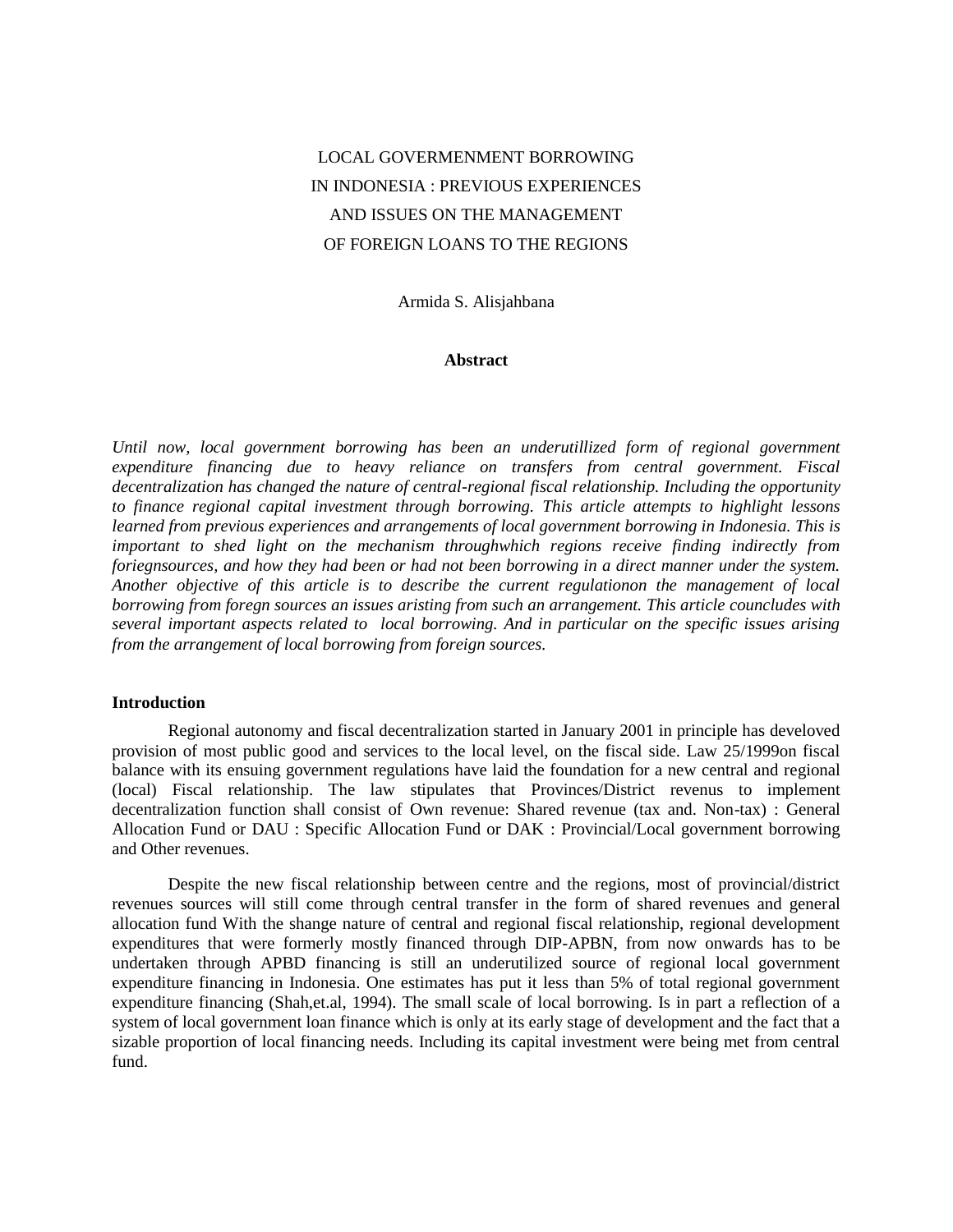Local government borrowing has some potential advantages as a means for financing part of local government development spending needs. In the case of local public investment project (such as infrastructure investment) with benefits that extend to a number of years in the future, it is fair and efficient that the cost of financing of such project to be spread out to the future as well. Borrowing has another advantage as a way to finance large capital outlays without large, and undesirable variations in local tax rate and chargesd from year to year. In the case of Indonesia, where local public investment had predominantly been financed from central spending, a greater use of loan financing may nserve as an incentive for improved cost recorvery through user charges.

Fiscal decentralization that started in January 2001 has opened up the opportunity for local government to tap various borrowing sources to finance its local investment financing needs. Government has issued Regulation on Local Government Borrowing through PP 107/2000 effective since November. 2000 specifying source and type of borrowing, utilization of borrowing funds, conditions, procedure and repayment of local borrowing. For local loan originating from foreign sources, there is the Minister of Finance Decree 35/KMK.07/2003 that regulates the "On-leading and On-grating of Foreign Loans to Regions".

Although the issues of local borrowing are of utmost importance in the era of decentralization. The objectives of this article are more modest. Following this introduction, this article looks at previous arrangement and experiences of local borrowing in Indonesia prior to decentralization prior to the year2001). This is important to shed light on the mechanism through which region receive funding indirectly from foreign sources, and how they had been or had not been borrowing in a direct manner under the system. In the third section, this article describes the current regulation on the management of local borrowing from foreign sources and issues arising from such an arrangement. Finally, this article concludes with several important aspects related to local borrowing, and in particular on the specific issues arising from the arrangement of local borrowing from foreign sources.

#### **Previous Arrangement and Experiences of Local Borrowing**

# *The Role of Local Government Borrowing*

Borrowing is an underutilized source of financing regional government development spending in Indonesia, accounting for less than 5% of the total. Local government borrowing has been predominantly through the Central Government. Much of it to finance urban water supply projects. The small scale of local borrowing and the negligible use of loans from commercial source, is in part reflection of the local government's weak revenue based .In part it reflects a system finance whit the bulk of the local financing needs being met from grants, and in itself has been a factor in keeping local own-revenue mobilization low by providing weak incentives for cost recovery.

Historically, local government hardly borrow to finance for their development purposes, accounting for about 0,4 percent of GDP in 1999 with a total disbursed amount of Rp. 4,6 trillion through the regional Development Accounting (RDA) and Subsidiary Loan Agreement (SLA). Most. Cited other countries example of regional governments and enterprises debt amounts to GDP are 4,0% in South Africa. 4,9% in Mexico 18,8%Brazil, and 20% in Colombia.

There are several reasons why loan finance has been so little used by local government in Indonesia:

1. Firstly, regional governments in Indonesia have, in the past, borrowed very little and have tended to rely on (or been forced to rely on) direct central government investment (DIPs) or on intergovernmental transfer (INPRES, now DAU) for public capital development rather than on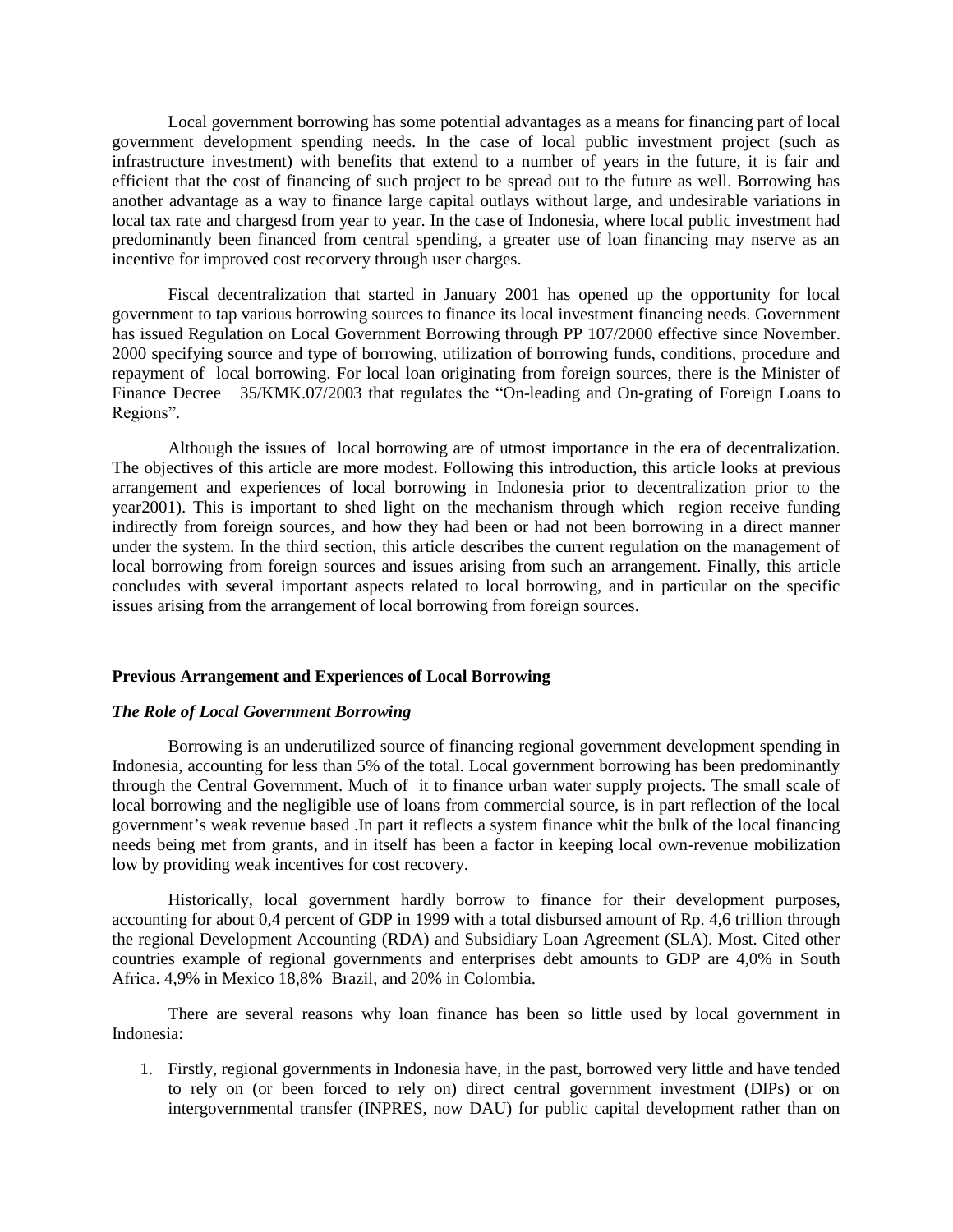borrowing. The low realiance on borrowed funds can also be seen in its very low proportion of regional government revenue, for example in provinces budget.

- 2. *Secondly*, it has been the policy of Central Goverment to restrict borrowing by local authorities by means of a balanced budget requirement. This requirement in effect precludes deficit financing, although it does not mean to preclude borrowing. However, there is also the prohibition for local governments to issue their own bonds or incur open-ended overdrafts with the bank.
- 3. *Thirdly,* local governments themselves opted for a very cautious attitude to borrowing. Local governments would consider loan finance only for directly revenue-generating projects with assured yield.
- 4. *Fourtly,* capital market development has not yet been adequate to accommodate local goverment demand for borrowed funds. Virtually all long-term loan finance cones either from donor agencies (via Central Government). Or from Central Government itself. For short tern cash flow problems it is possible to be handled by the local governments bank, but only to very limited extent.

#### *Uses of Loans*

The use of loans have been largely to finance urban development projects for the following reasons The first consideration relates to cost recovery nature of urban sector projects out of which loan payment is possible. Another reason is the relative strong position of urban areas local revenues out of which loan payments can be made. Foreign donor have poured their loan money to urban infrastructure finance due to their commitment, and cost recovery nature of the project.

Urban sector projects that have received loans are in the water sector, road construction, drainage, sewerage and sanitation, solid waste system, and kampong improvement. Other projects that have utilized loan finance were markets and PD Kebersihan.

#### *The Regional Development Account*

The major reform of the local borrowing system begun with the establishment of Regional Development Account (RDA) in 1988. The 1988 reform was intended to place local government borrowing on a sounder footing, by standardizing the loan terms and conditions.

The establishment of revolving loans account known as Regional Development Account (RDA) has consolidated into one channel several disparate central loan schemes, characterized by narrow earmarking and varying terms, that existed previously, local borrowing from central government funded by domestic sources are now implemented through a unified pool subject to uniform terns an rules of access

The terns and conditions of central government-sponsored SLA and RDA/RDI loans have subsidized regional government and enterprise borrowing to a rather large extent rate have been consistenty well below those offered by the private sector and grace periods and naturities have been signiflicantly longer. Nominal interest rate on SLA loans, for example, had been varied in the rage of 0%, 6 % and 10% through 1992 Grace periods and loan maturities for SLAs at a maximum is 20 years during the same peiod.

Lending Under the RDA and SLA total RDA and SLA loans from 1982 to 2000 amounted to about Rp 4.651 billion, and represents only a small fraction of local governments source of development expenditures from all sources (i.e., 3% of local government budget revenues).

Among the factors limiting the increase in regional government bvorrowing was a relatively rapid increase in central government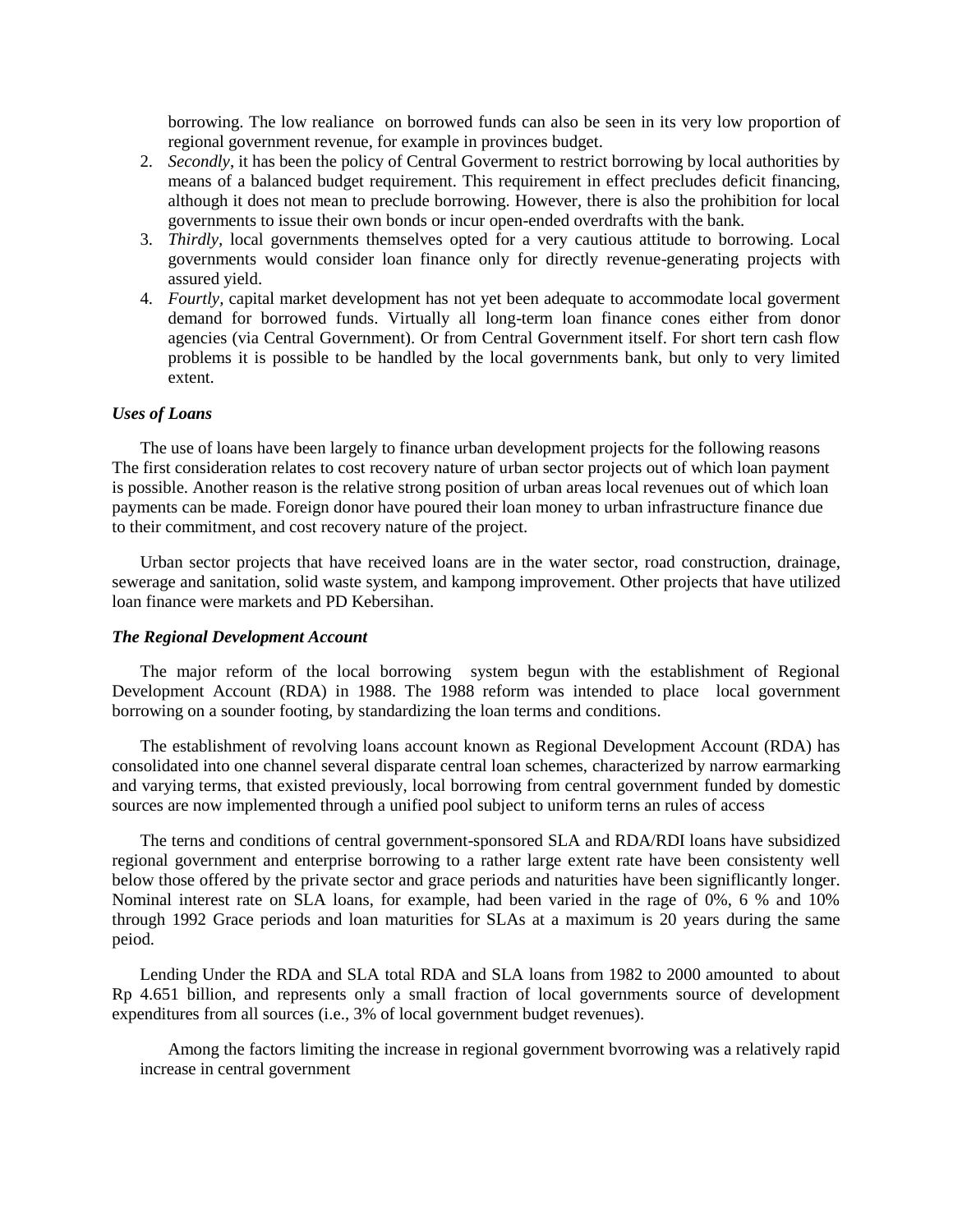# **Table 1 Total Loan Disbursement to Prrovinces and Municipalites In Indonesia by SLA and RDA Mechanism (In million of Rupiahs)**

| Year         | <b>RDA</b>   | <b>SLA</b>   | <b>Total</b> |
|--------------|--------------|--------------|--------------|
| 1982         | 10,931.25    | 70,278.91    | 81,210.16    |
| 1983         | 20,530.10    | 62,129.71    | 82,659.81    |
| 1984         | 2,748.00     | 40,437.17    | 43,185.17    |
| 1985         | 11,026.87    | 9,523.65     | 20,550.52    |
| 1986         | 3,420.00     | 161,068.97   | 164,488.97   |
| 1987         | 16,762.14    | 284,384.87   | 301,147.01   |
| 1988         | 53,821.33    | 333,168.13   | 386,989.46   |
| 1989         | 10,931.25    | 132,281.25   | 143,212.50   |
| 1990         | 72,332.17    | 418,989.69   | 491,321.86   |
| 1991         | 71,885.50    | 308,838.92   | 380,694.42   |
| 1992         | 92,707.77    | 74,165.53    | 166,873.30   |
| 1993         | 155,150.43   | 85,901.06    | 241,051.49   |
| 1994         | 217,805.82   | 680,025.09   | 897,830.91   |
| 1995         | 87,136.26    | 240,771.07   | 327,907.33   |
| 1996         | 175,330.22   | 308,858.01   | 484,188.23   |
| 1997         | 137,620.98   | 93,129.93    | 230,750.91   |
| 1998         | 29,026.60    | 52,959.30    | 81,985.90    |
| 1999         | 17,080.41    | 8,808.69     | 25,889.10    |
| 2000         | 3,477.60     | 6,354.25     | 9,831.85     |
| <b>Total</b> | 1,189,694.70 | 3,372,074.20 | 4,561,76.90  |
| %            | 26%          | 74%          | 100%         |

# **Table 2 Loan Disbursement by RDA Mechanism to Four Provines (In million of Rupiahs)**

| Year | West java | <b>DKI</b> Jakarta       | <b>North Sumatra</b> | <b>East Java</b>         | <b>Indonesia</b> |
|------|-----------|--------------------------|----------------------|--------------------------|------------------|
| 1981 | 3,332.00  |                          |                      | 1,166.00                 | 14,050.00        |
| 1982 |           |                          |                      | $\overline{\phantom{0}}$ | 10,931.25        |
| 1983 |           | 18,930.10                | 150.00               | 500.00                   | 20,530.10        |
| 1984 |           |                          |                      | 30.00                    | 2,748.00         |
| 1985 | 300.00    | 500.00                   | 250.00               |                          | 11,026.86        |
| 1986 |           |                          |                      | 3,420.00                 | 3,420.00         |
| 1987 | 5,461.85  | $\overline{\phantom{a}}$ | 3,630.48             | 1,866.82                 | 16,762.18        |
| 1988 | 14,609.70 |                          | 13,034.26            | 2,809.63                 | 53,821.33        |
| 1989 | 649.36    | 4,852.00                 | 4,159.98             | $\qquad \qquad$          | 14,844.47        |
| 1990 | 24,595.58 | 25,756.87                | 18,041.92            |                          | 72,332.09        |
| 1991 | 12,667.69 |                          | 8,507.03             | 10,549.56                | 71,855.50        |
| 1992 | 22,566.66 | 19,125.78                | 3,916.29             | 7,446.46                 | 92,707.38        |
| 1993 | 18,313.72 | 3,500.00                 | 3,223.45             | 31,591.37                | 155,149.37       |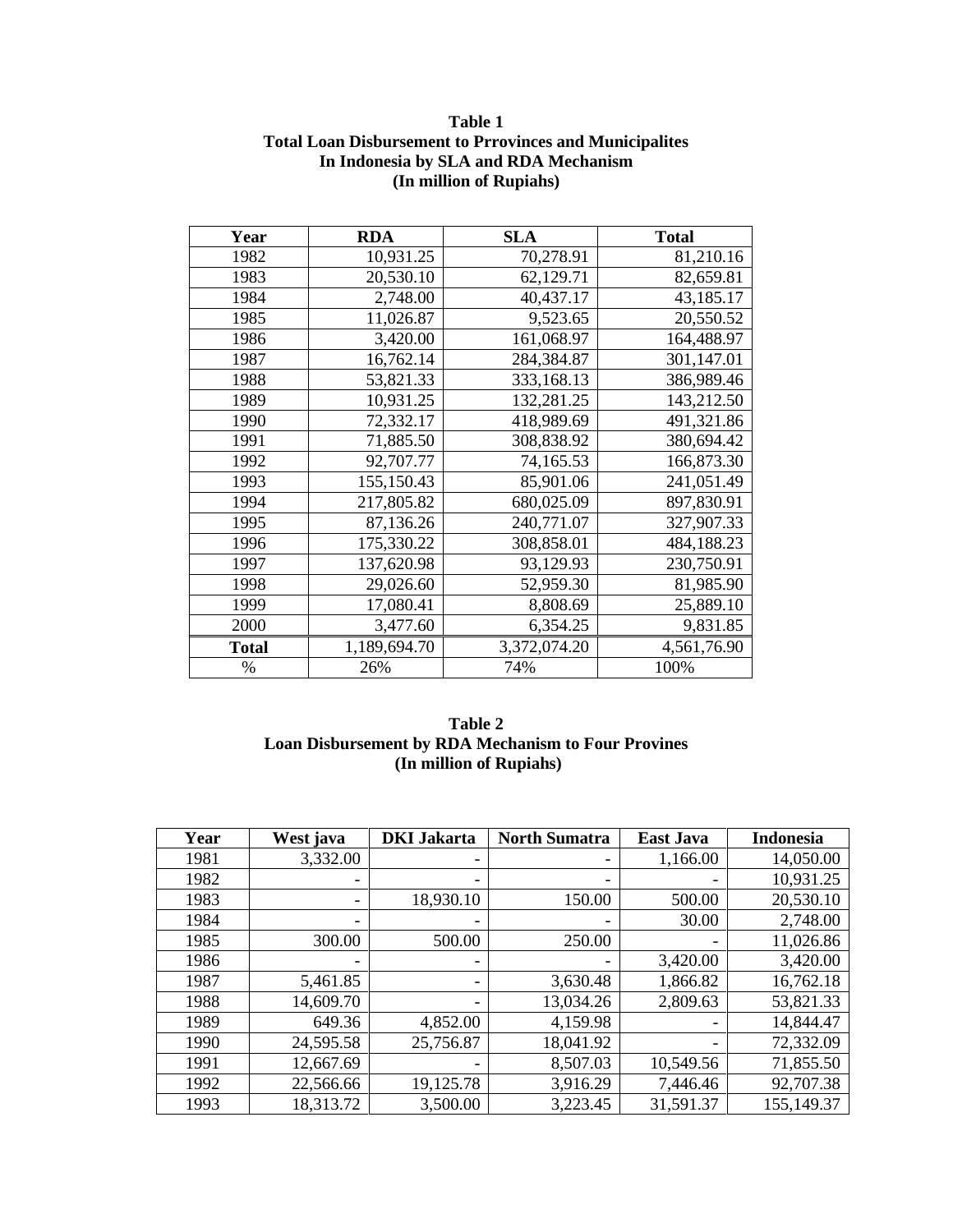| $\frac{6}{6}$ | 10%        | 13%        | 8%        | 19%        | 100%         |
|---------------|------------|------------|-----------|------------|--------------|
| <b>TOTAL</b>  | 123,558.36 | 154,789.64 | 96,562.69 | 224,590.69 | 1,207.656.39 |
| 2000          | -          |            |           | 3,477.60   | 3,477.60     |
| 1999          | -          |            |           | 3,746.25   | 17,080.41    |
| 1998          | 4,779.1    | 17,706.44  | 2,056.64  |            | 29,026.61    |
| 1997          |            |            | 16,748.35 | 15,976.43  | 137,620.99   |
| 1996          | 14,998.65  |            | 9,260.40  | 57,741.18  | 175,330.21   |
| 1995          |            |            | 2,866.57  | 53,268.94  | 87,136.25    |
| 1994          | 1,284.02   | 64,415.45  | 10,357.32 | 30.730.45  | 217,805.79   |

Grants during this period that had the effect of reducing regional government demand for loan finance. The foregoing amounts do not include external loans, which, as noted above, are channeled through SLA separately from the RDA.

As much as 80%, of the reported RDA lending during the period was in water sector. This consentration is partly explained by the relative focus off INPRES and DIP programs on the other activities-roads, sanitation and drainage. Kampung improvement and other –potentially eligible for RDA financing.These programs supplied funding to regional government at no charge.

Much of the borrowing from the RDA has been undertaken by the more developed and financially better-off regiona and urban areas, which is to be expected in view of their greater capacity to support loan finance. During the 1822000 perio. Four provinces accounted for over 50%of total RDA loans, namely East Java 19%. DKI Jakarta 13 %. West Java 10%and North Sumatra 8%.

As has been mentioned previously, most regional borrowing has been carried by provincial and kabupaten/kota government-owned enterprises, particularly water ENTERPRISES (PDAMs). About two-thirds of the total SLA and RDA/RDI disbursed credits have gone to PDAMs (Pure RDA loansi.e.not including those from the RDI are even mare heavily concentrated in the water sector, about 75 % of disbursed RDA credits have gone to PDAMs). There has been relatively little borrowing by regional governments themselves (see table 1).

| Table 3                                                                 |
|-------------------------------------------------------------------------|
| <b>Total Loan Disbursement to Local Government and Local Enterprise</b> |
| by SLA Mechanism (In million of Rupiahs)                                |

| Year | <b>Local Government</b> |           | Local Enterprise |               | Total      |
|------|-------------------------|-----------|------------------|---------------|------------|
|      | Provincial              | Municipal | <b>PDAM</b>      | PD Kebersihan |            |
| 1982 | 12,301.04               | 14,107.93 | 43,869.94        |               | 70,278.91  |
| 1983 |                         |           | 62,129.71        |               | 62,129.71  |
| 1984 | 1,087.00                | 39,350.17 |                  |               | 40,437.17  |
| 1985 |                         |           | 9,523.65         |               | 9,523.65   |
| 1986 | 2,302.37                | 16,197.56 | 129,603.24       | 12,965.80     | 161,068.97 |
| 1987 | 2,515.79                | 23,965.82 | 257,903.26       |               | 284,384.87 |
| 1988 | 202,735.74              | 3,890.43  | 129,603.24       |               | 333,168.13 |
| 1989 | 2,584.96                | 38,914.37 | 83,202.55        | 7,579.37      | 132,281.25 |
| 1990 | 154,929.34              | 14,131.05 | 249,929.30       |               | 418,989.69 |
| 1991 | 30,128.45               | 31,985.43 | 246,725.04       |               | 308,838.92 |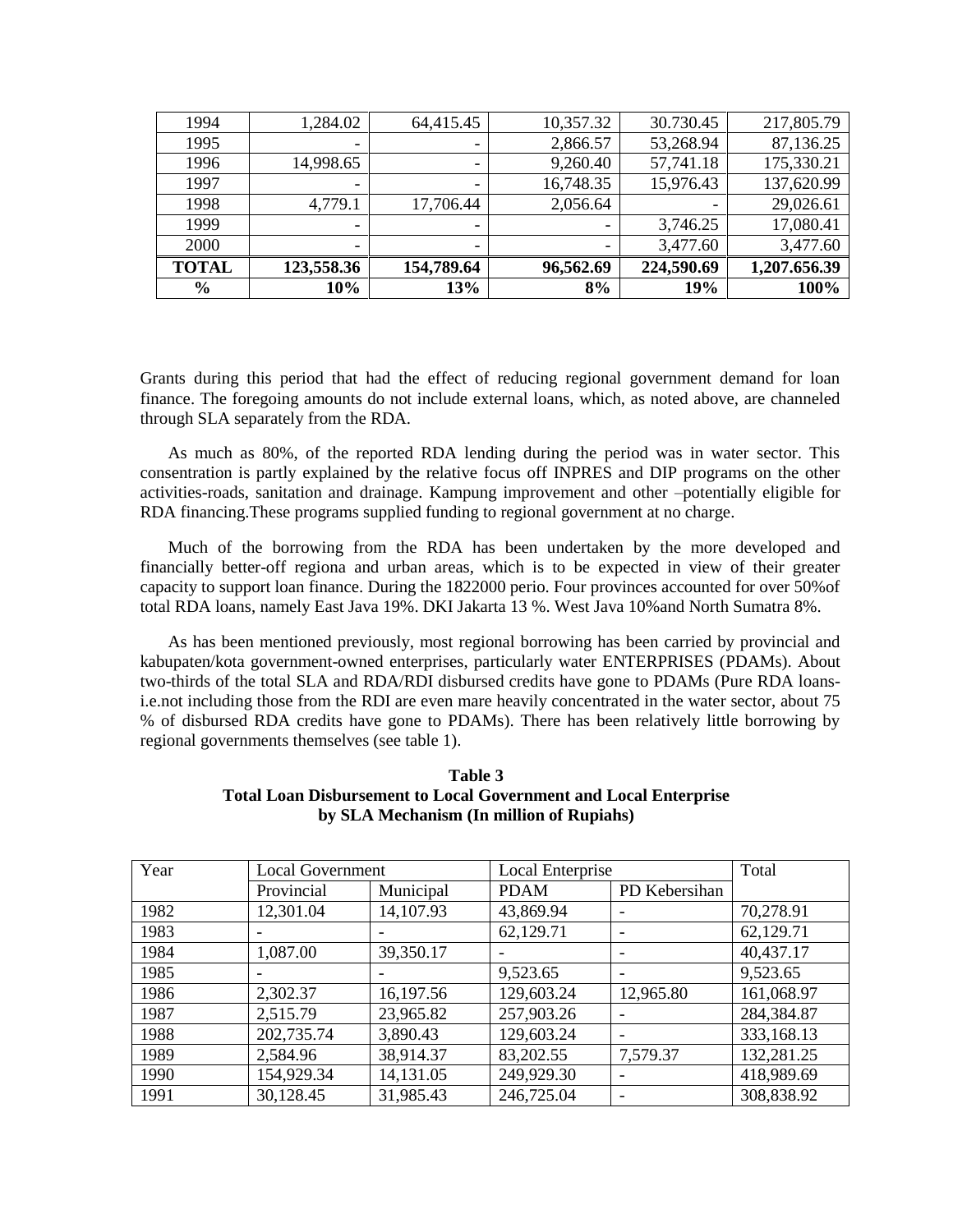| 1992         | 15,843.42  | 28,243.50  | 30,078.61    |           | 74,165.53    |
|--------------|------------|------------|--------------|-----------|--------------|
| 1993         |            | 4,298.90   | 81,602.16    |           | 85,901.06    |
| 1994         |            | 195,318.69 | 484,706.40   |           | 680,025.09   |
| 1995         | ۰          | 61,981.94  | 178,789.13   |           | 240,771.07   |
| 1996         | 8,041.95   | 149,827.62 | 150,988.44   |           | 308,858.01   |
| 1997         |            | 31,233.85  | 61,896.08    |           | 93,129.93    |
| 1998         |            | 30,292.83  | 22,666.47    |           | 52,959.30    |
| 1999         | ٠          | 4,379.84   | 4,428.85     |           | 8,808.69     |
| 2000         | ٠          | 4,443.13   | 1,911.12     |           | 6,354.25     |
| <b>TOTAL</b> | 432,470.06 | 692.563,06 | 2,226,495.91 | 20,545.17 | 3,372,074.20 |
| %            | 12.83      | 20.54      | 66.03        | 0.61      | 100.00       |

# *Past Local Government Borrowing Peformance*

Despite the favorable conditions forth in the RDA and SLA lending such as interstthe subsidies an loan repayment terms, the neord on its prefoprmance has been poor. At the and of 1999, over 40 percen of total amounts due (on principal, interest, peralties, etc), for SLA and RDA loans were in arrers.

Since that time, the overall arreas rate has increased significantly, reportedly reaching over 50 percent by the year 2000 (Varley, 2001). Table 4, below summarizes some information on regional borrowing performance from SLA and RDA mechanism.

Interestingly, repayment on loans does not appear to be closely rrelated to borrowers ability to repay. Recent studies of SLA and RDA portfolios show an ap-proximately bimodal size distribution of loan repayment arrears rate. From ttable 4 and 5, it can be see.

# **Table 4 SLA and RDI Loans Arrears Enterprise Trough FY 1999 (Rupiah figures in billion)**

|                                                                                                                                             | <b>SLA</b> | <b>RDA</b> |  |  |  |
|---------------------------------------------------------------------------------------------------------------------------------------------|------------|------------|--|--|--|
| Number of Loans                                                                                                                             | 379        | 430        |  |  |  |
| Total Disbursement (Rp)                                                                                                                     | 2980.0     | 1609.1     |  |  |  |
| Percent Disbursement in PDAMs (%)                                                                                                           | 66.8       | 61.0       |  |  |  |
| Total Maturities (Rp)                                                                                                                       | 1,61.0     | 545.1      |  |  |  |
| Total Arrears (Rp)                                                                                                                          | 615.2      | 219.6      |  |  |  |
| Arrears Rate (arrears/payment due -%)                                                                                                       | 42.1       | 40.3       |  |  |  |
| Note: Arrears for RDA/RDI are inclusive of some on loans made under earlier<br>programs (PER, PR I, and SKU) but now administered under RDA |            |            |  |  |  |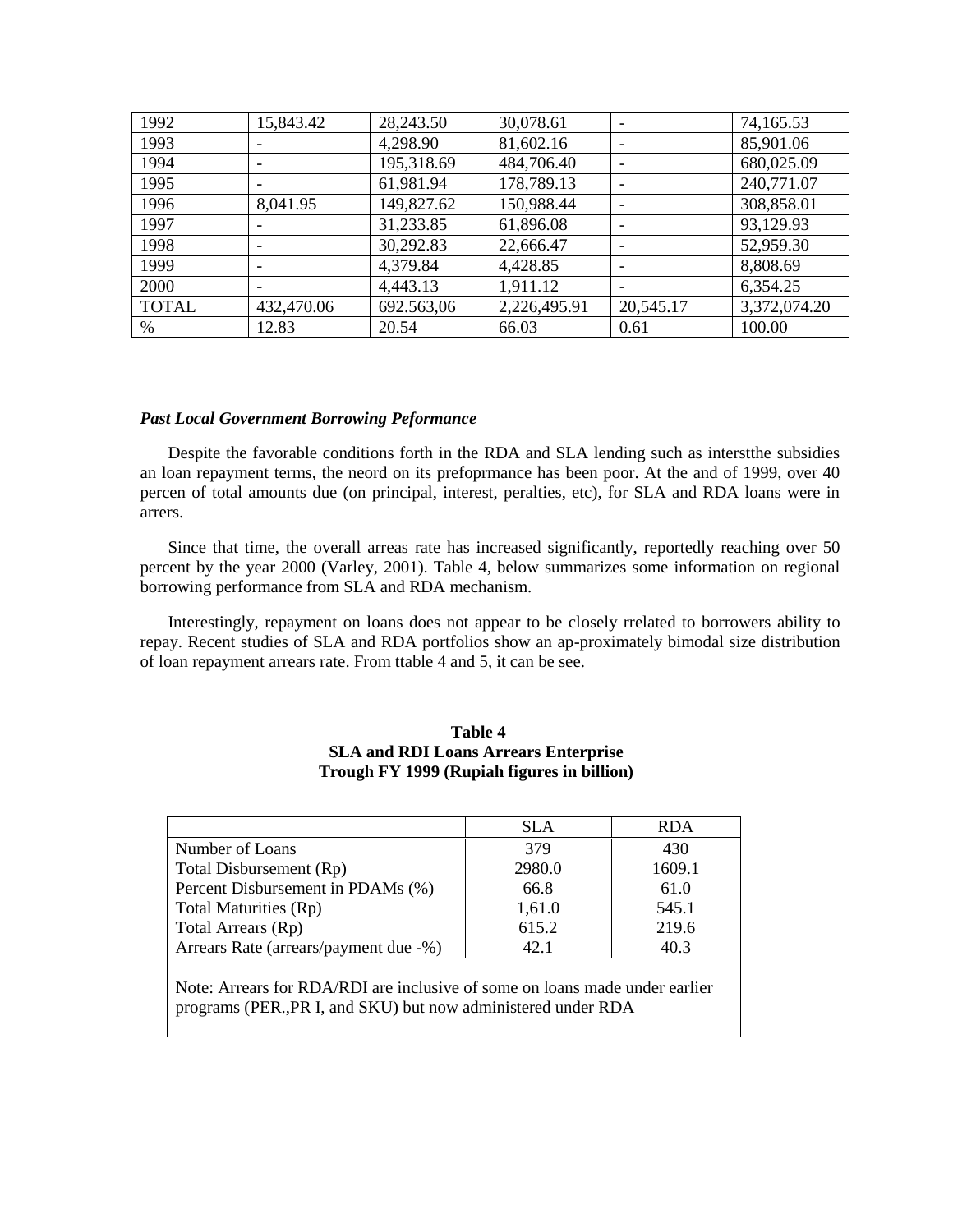| Debt Coverage Ratio | Number of PDAMs | Arrears Rate (%) |
|---------------------|-----------------|------------------|
| Less than 1.3       | 13              | 78.90            |
| Between 1.4 and 2.2 |                 | 49.30            |
| Between 2.3 and 3.2 |                 | 23.60            |
| Greater than 3.3    | 12              | 65.10            |
| Total               | 35              | 60.20            |
|                     |                 |                  |

# **Table 5 PDAM Arrears Rates by Debt Coverage Ratios For a Sample of 35**

Note: Debt coverage ratio is defined as net operating income to debt service obligations. By regulation, PDAM is supposed to have a debt coverage ratio of at least 1.3 before it receives an SLA or RDA loan.

The sample of places is based on the availibility of both debt coverage ratios and SLA/RDA loan information

that loans are to quite a large extent (especially for SLAB) either repaid in full, as payments become due, or completely in arrears. This observation suggests that some of the borrowers may make an priori decision (and perhaps a complicity of central government)

There has been studies that try to link the relationship between the repayment of SLA an RDA loans made to PDAM and their ability to repay loans as measured by standard financial indicators. See Table 5, for example, for a comparison of a sample of PDAM arrears by debt coverage ratio. Nate that the highest rate of arrears is in fact, found among those PDAM with debt coverage ratio of less than 1.3 . Unfortunately PDAMs in this group should not have received loans in the firs instance under the relevant borrowing regulations for BUMD (which insist on coverage ratios greater than 13) The next highest arrears are found among those PDAMs those with the highest debt coverage ratios.

In general, the above observation reveals the reason for arrears in the PDAMs case is not related to the ability to pay loans, but rather that the failure to repay loans might be best explained by borrowers unwillingness to repay and the central governments inability to make them do so.

Although at a more specific analysis, the unwillingness to repay the loans are not the whole reason for high arrear rates in the RDA and SLA loan portfolio. There are additional problems common to all loan types as well as those more commonly associated with particular loan programs including for RDA and SLA loans (varley-2001)

# **Issues on the Current Management of On-Lending and On-Granting of Foreign Loans to Regions.**

The current regulations on the managements of local borrowing from foreign sources are based on PP 107/2000 and Minister of Finance Decree 35/KMK.07/2003 that regulates the "On-lending and Ongranting of Foreign Loans to Regions." Prior to decentralization, all local borrowing had to go trough the centre. Most of foreign borrowed funds were channeled to the regions trough central projects using mechanism such as DIP (development projects through line ministries), or INPRES projects (specific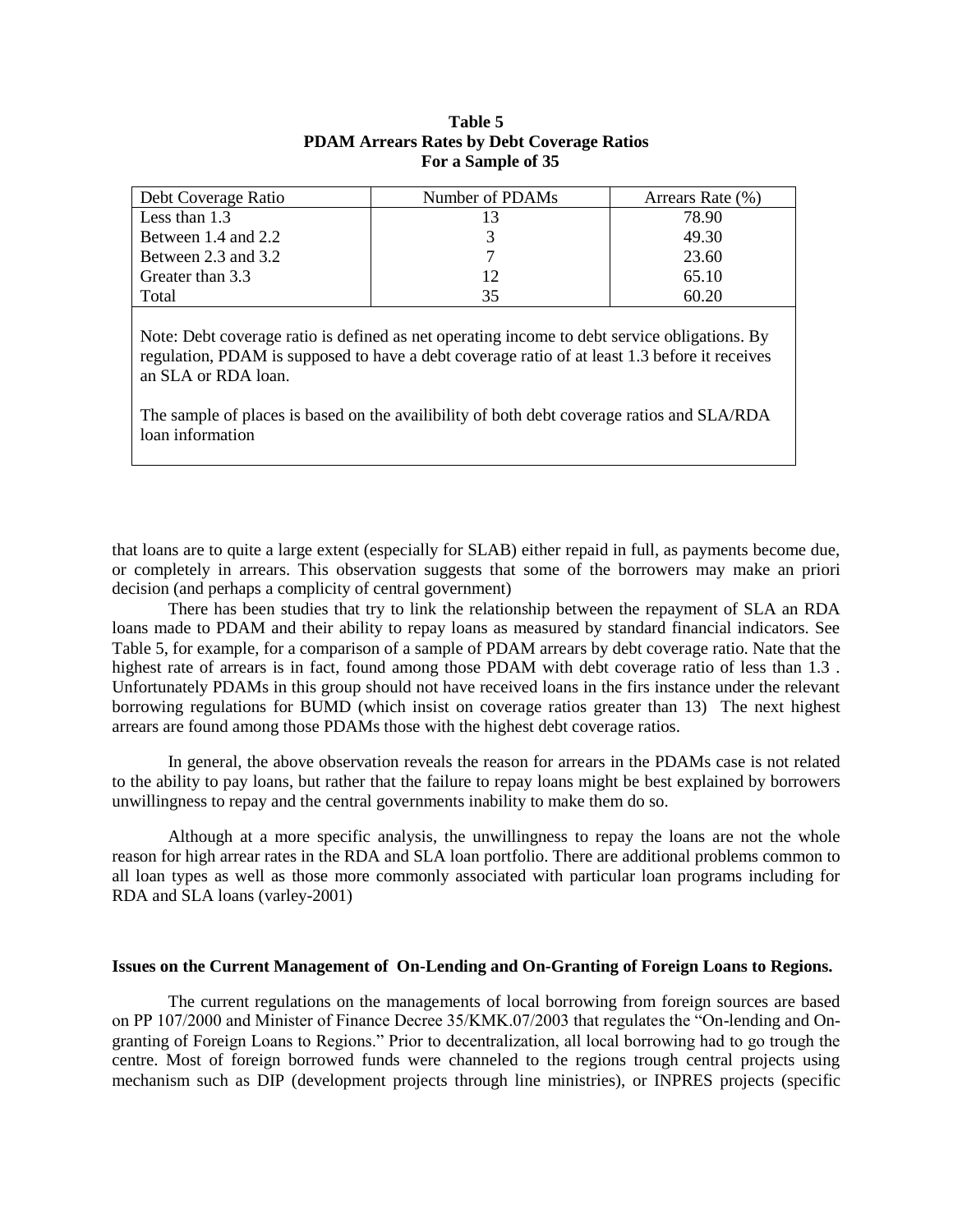grants to the regions). The DIP mechanism is still in use for centrally managed development projected, and the specific transfer cones in the form of DAK (Dana Alokasi Khusus).

Based on the regulation, local governments are not allowed to borrow directly from foreign sources, but should be through the subsidiary offshore loans to regions. There are two channels under this mechanism. The on-lending and the on-granting. On both accounts, it is the local govermnet that has to submit project proposal to the centre, the centre then decided whether the proposal is eligible to be financed through either the on-lending or on-grating mechanism basically pass-on the loan terms to the local government, except the foreign exchange risk since the currency of loan form central to local is in Rupiahs.

Negotitations with the creditor are done by the centre. On the hand, on-grating mechanism is when centre grants the funding for the projects to the local government.

There are specific issues, each related to the "On-lending and On-granting of Foreign Loans to Regions". The issues related to : (i) regional classification : (ii) types of projects : (iii) regions borrowing historical records : (iv) regional government counterpart fund: (iv) relationship with the overall centralregional fiscal framework"

#### 1. Regional classifications

Based on the Ministerial Decree, regions (provinces and districts) are to be classified based on its fiscal capacity relative to other regions. Fiscal capacity is defined as general revenues subtracted with wages/salaries. Regions are to be classified into high, medium and low capacity. Regional classification based on fiscal capacity is especially needed for the on-grating mechanism to calculate how much the regions should contribute in terns of matching fund towards the grants received.

Two issues related to the regional classification are on the exact way to do the categorization, and what would hap-pen if capacity of a regionchanges during project preparation (Simanjuntak, 2004). Each of the categorization scenarios would result in different categorization of regions. Therefore, futher to the Ministerial Decree there should be technical.

Guidelines that the exact way of the classification. Aside from the exact formula to calculate fiscal capacity, another sue is on the treatment of outlier regions, for example: DKI Jakarta and the treatment of regions rich with non renewable resources.

# 2. Project types.

 The classification of projects into revenue generating and non revenue generating. The classification is important to enable the distinction for projects that are eligible for on-granting (nonrevenue generating) versus those that should be for on-lending. (non-revenue generating). It should be further clarified whether revenue generating means the project has to be financially (as opposed to socially) cost recoverable (for example, using the criteria NPV $>0$ ).

 To evaluate how many the regions should contribute, project classification is then matched with the regions fiscal capacity classification. The ministerial Decree stipulates that high fiscal capacity regions will only receive 30 % of project al value as grant; medium fiscal capacity regions will receive 60% as grants ; and low fiscal capacity regions will receive 90% of project value as grant portion. It is suggested by Simanjuntak (2004) that these exact percentages could prove to be inflexible, and rather should serve as ceilings for the grant portions.

#### 3. Regional borrowing historical records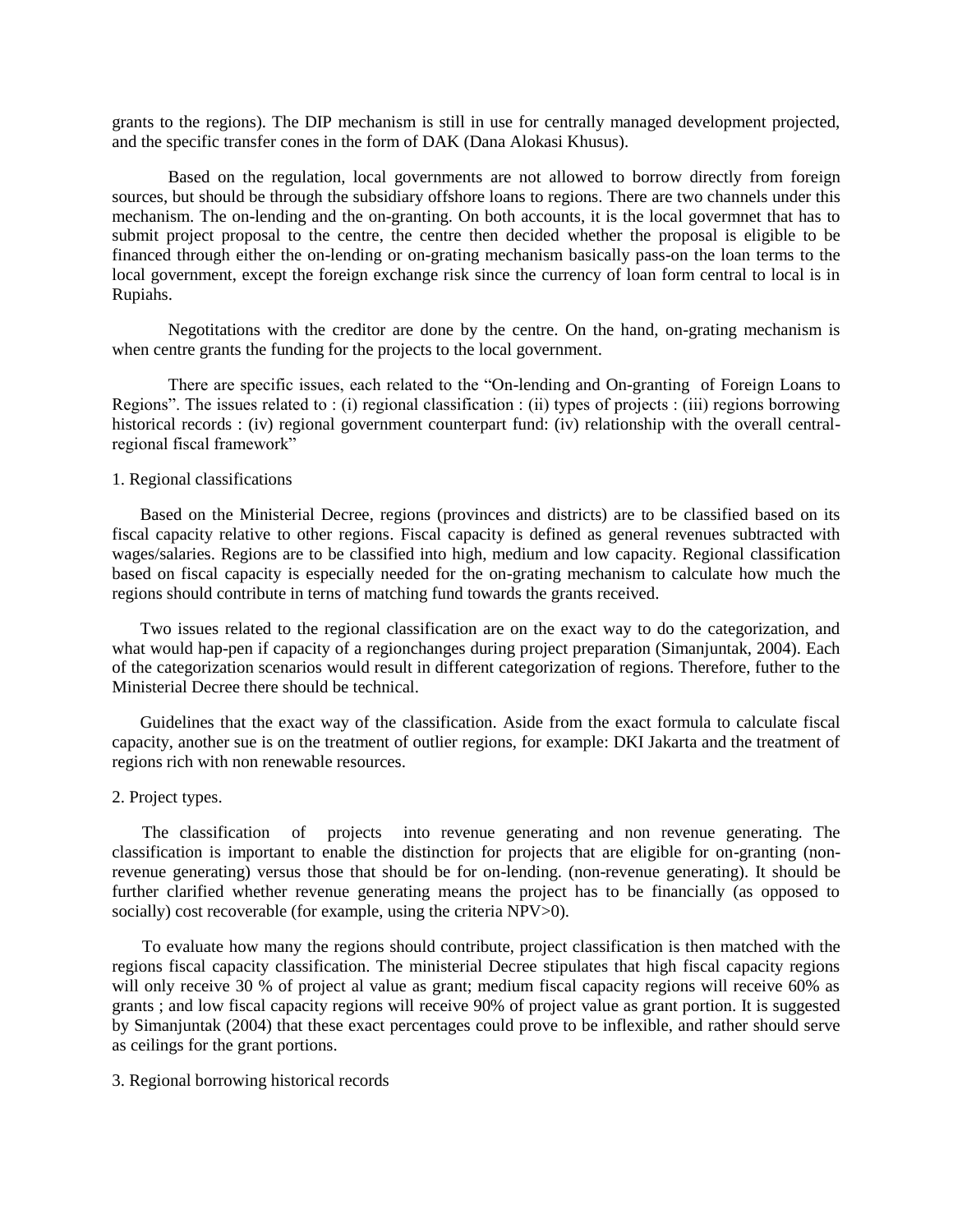The Ministerial Decree stipulates the proposed regions should not be in arrears, or will pay off all the arrears as shown with funds allocated in the APBD. Further clarification is needed on whether this pertains only to borrowing by the regional government, or also include borrowing by the regional corporation (BUMD). If past data until 2001 is the basis, then most regional goverments do not have any past direct borrowings, because most borrowings at the time were carried out by certain BUMD. Such as PDAM.

4.Relationship with the overall central local fiscal framework.

It is important to put the new local borrowing, including the ones from foreign sources within the overall context of central local fiscal relationship. In the current central local fiscal relationship. There are the balancing fund and most notably the Dana Alokasi Khusus (DAK). The question is whether funds directed to the regions through the on-grating mechanism will become part of the DAK (the grants part).

Aside from the above issues, it is clear that the Ministerial Decree on On-Lending and On-Gating has provided guidelines and restrictions on local foreign borrowing. Although this would feel restrictive, but at this point in time it is the best to keep the fiscal condition of the economy towards sustainable level. Unregulated local borrowing has proven to be the cause of many fiscal crisis in other parts of developing countries, especially in Latin America.

## **Concluding Remaks**

The management of local government borrowings from foreign sources is only one issue in the overall local government borrowing in Indonesia in the decentralization era. The following is the summary of the overall local government borrowing management issue, one source of which is from foreign lending"

With present central budgetary problems, central government skill needs to impose total local government regulation that has been issued is on local goverment borrowing from foreign sources . Other goverment regulations are skill pending, for example government regulation on bonds financing, and government regulation on BUMND. These pending government regulation are of utmost importance if local borrowing is to take place in a careful manner.

On the ministerial Decree 35 KMK.07/2003 on the "On-lending and On-granting Mechanism of Subsidiary Off-shore Loans to the Regions", survival issues need further clarifications. The issues are on : Regional borrowing historical records ; Overall relationship within the central fiscal framework. Other issues include; the exact terms pass on from the central government to the local government.

# **References**

Alisjahbana, Arminda S. 2004, Comparative Study on the Development of Municipal Credit market and

Its Relevance to Indonesia", paper presented at the Seminar on Local Borrowing and Regional

Inflation. Organized by LP3E Faculty of Economics, Padjadjaran University, Bandung. March

18 2004.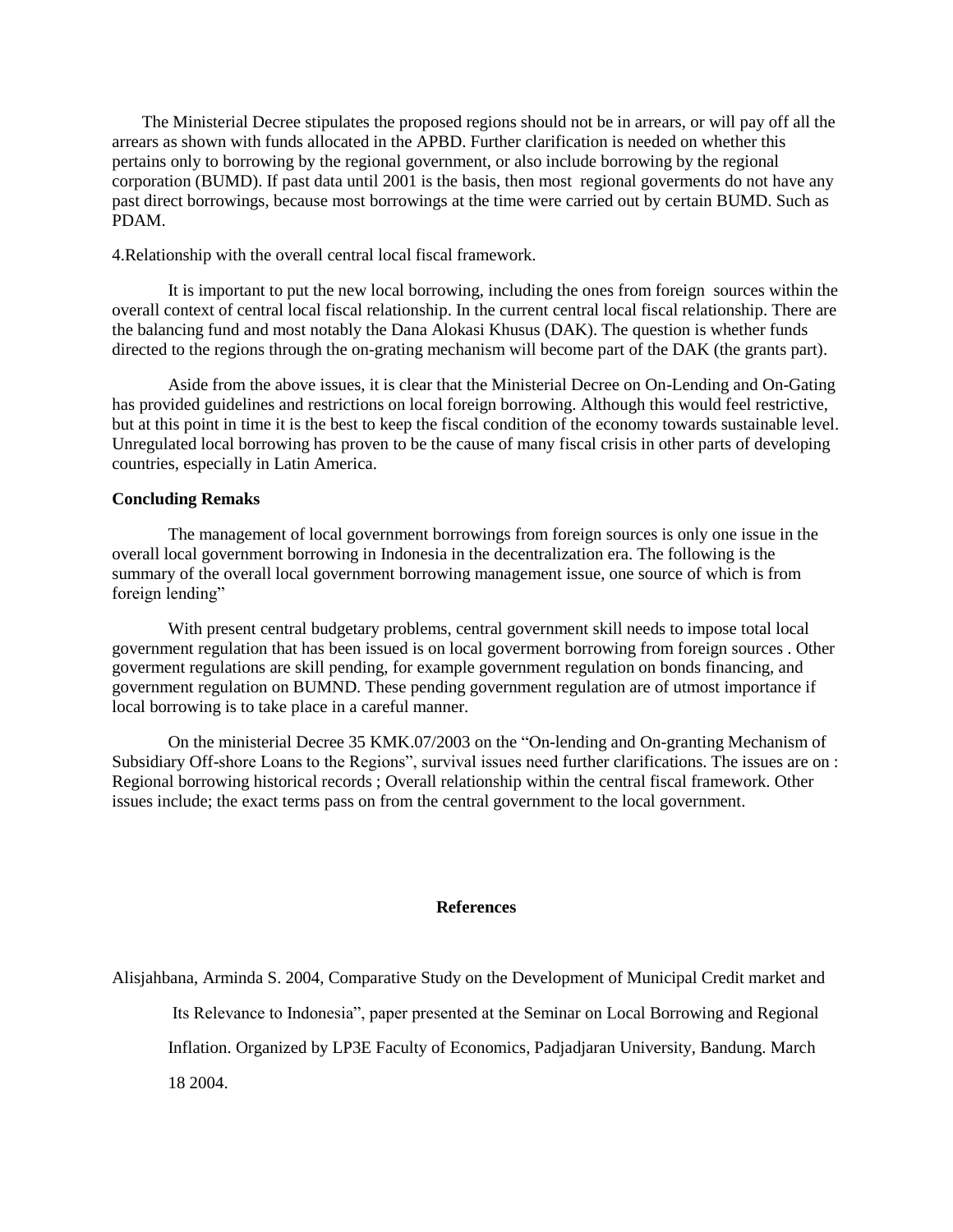- Alisjahbana, Armida S. et al 2003, local Government Borrowing, Report subnited to the IRIS. The University of Maryland.
- Ahmad . E and A. Mansoor,2000, Indonesia ; Managing the Decentralization, Conference of Fiscal Decentralization, IMF.
- Bird, Ricahard, Inter-govermental Fiscal Relations : Universal Principles, Local Applications. Working Paper, Word Bank.

Dillinger, William and Sistem B. Webb, 199,Decentralization and Fiscal Management in Columbia.

Glasser, Mattewet all, 1998, Formulation of a Regulatory Framework for Municipal Borrowing in South Africa. Final Report, Draft. RTI.

Government Regulation on Local Borrowing : PP107/2000.

Lewis, Blane, 2001a, "Some Comments on Regional Borrowing in the Context of Decentralization : Regulatory Framework, related Programs and Policies, and IMF Conditionality" . Paper prepared for Seminar Nasional tentang : Hubungan Keuangan Pusat dan Daerah Universitas Airlangga.

Makmum, 2000., "Obligasi sebagi salah satu Alternatif Sumber Pendanaan Daerah dalam Era

Desentralisasi". Kajian Ekonoimi dan Keuangan . Tahun IV No. 4 Manister of Finance Decree. Regional Development Account Management, SK Menkeu 347a/KMK017/2000.

----------, Planing, Implemention , Administration and Monitoring of On-lending and On- Grating

Of Foregn Loans to Regions, SK Mnekeu 35/KMK07/2003.

Noel. Michael, 2000, Building Sub-national Debt Markets in Developing and Transityion Countries : Framework for Analisys, Policy Reform and Asistence Strategy.

Pakpahan, Arlen T,Raksaka Mahi and Robert Simanjuntak, 2002 "Managing Local Government Borrowing : The Case of Indonesia", Paper Presented at the World Bank Workshop on

Inter-govermental Fiscal Relations in East Asia, Bali.

Peterson, George, 2000 Building Local Credit Systems, World Bank.

Regional Financial Analysis Bureau-MOF, Pengembalian Pinjaman Pemda dan BUMD.

Riphat, Singgih dan Parluhutan Hutahean, 1997, "Strategi Pemantapan Keuangan Daerah dan Kebijkan

<sup>-----------, 200</sup>b, Local Government Borrowing and Repayment in Indonesia : Does Fiscal Capacity Matter ?. December.